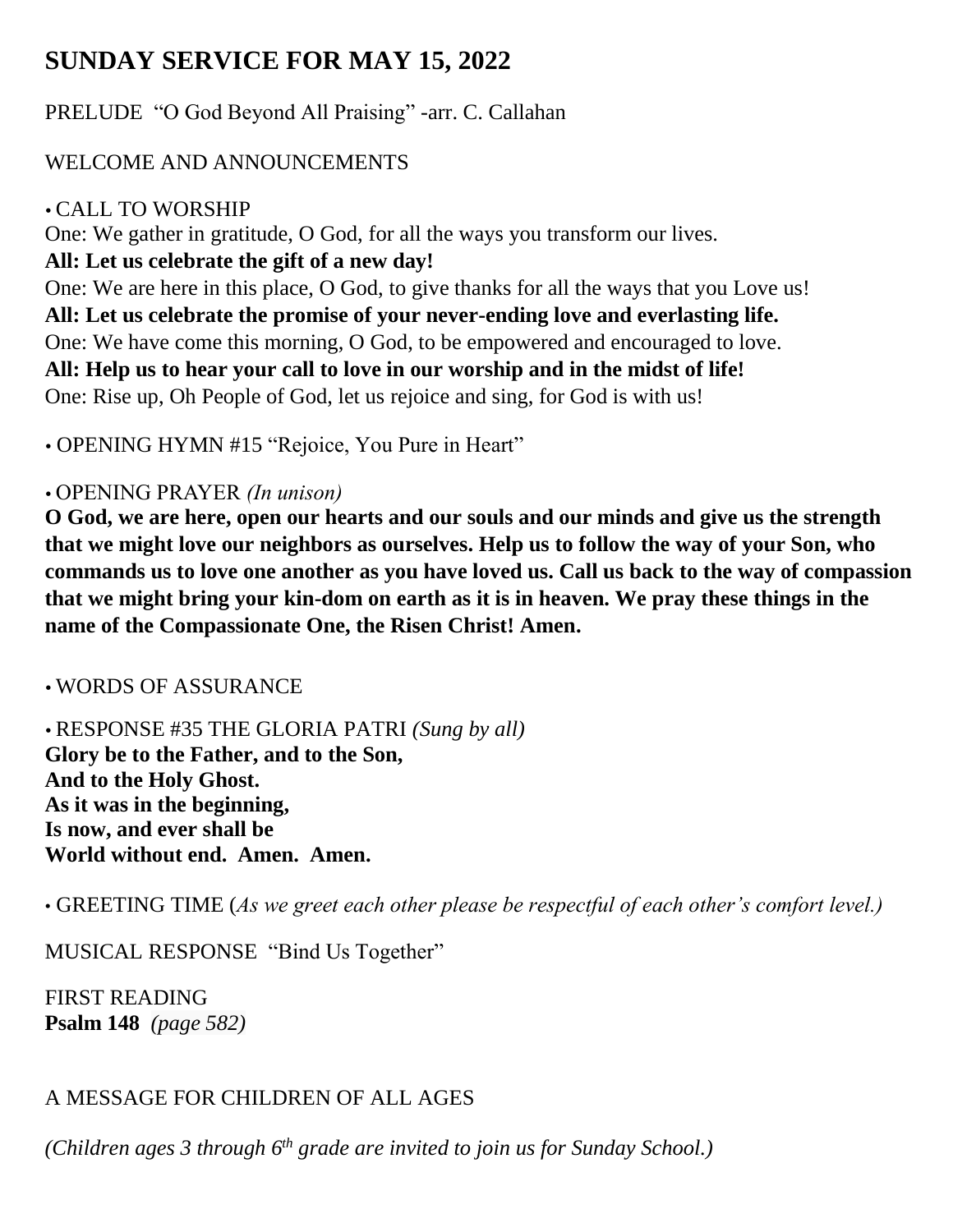HYMN #531 "Thank You, Lord"

SECOND READING: **John 13:31-35** *(page 108)*

SERMON HYMN #715 "Now Thank We All Our God"

SERMON "Each Day Is Thanks Giving Day" *Rev. Tim Perkins*

CHORAL ANTHEM "This Is My Commandment: Love One Another" -T. Kirk

AN OFFERING OF PRAYER (PRAYERS OF THE PEOPLE)

THE LORD'S PRAYER *(In unison)*

**Our Father, who art in heaven, hallowed be thy name. Thy kingdom come, thy will be done, on earth as it is in heaven. Give us this day our daily bread, and forgive us our debts, as we forgive our debtors. And lead us not into temptation, but deliver us from evil, for thine is the kingdom, and the power, and the glory, forever. Amen.** 

#### CALL TO OFFER OUR TIME AND TALENTS

*(Offering plates can be found at the center doors outside the sanctuary. Giving is also possible online through VANCO MOBILE on our website and through the sharing of your gifts in service.)*

• OFFERTORY RESPONSE #47 "Doxology" *(Sung by all)*  **Praise God from whom all blessings flow; praise God, all creatures here below; praise God above, ye heavenly hosts: Creator, Christ, and Holy Ghost. Amen.**

- THE DEDICATION
- SENDING HYMN #609 "Take My Life"
- BENEDICTION

POSTLUDE "All Creatures of Our God and King" -G. Young

#### **Enter to Worship – Depart to Serve**

*Our time of worship concludes at the end of the Postlude. If you would like to remain in the sanctuary to listen to this music written and played to glorify God, please do so quietly.*